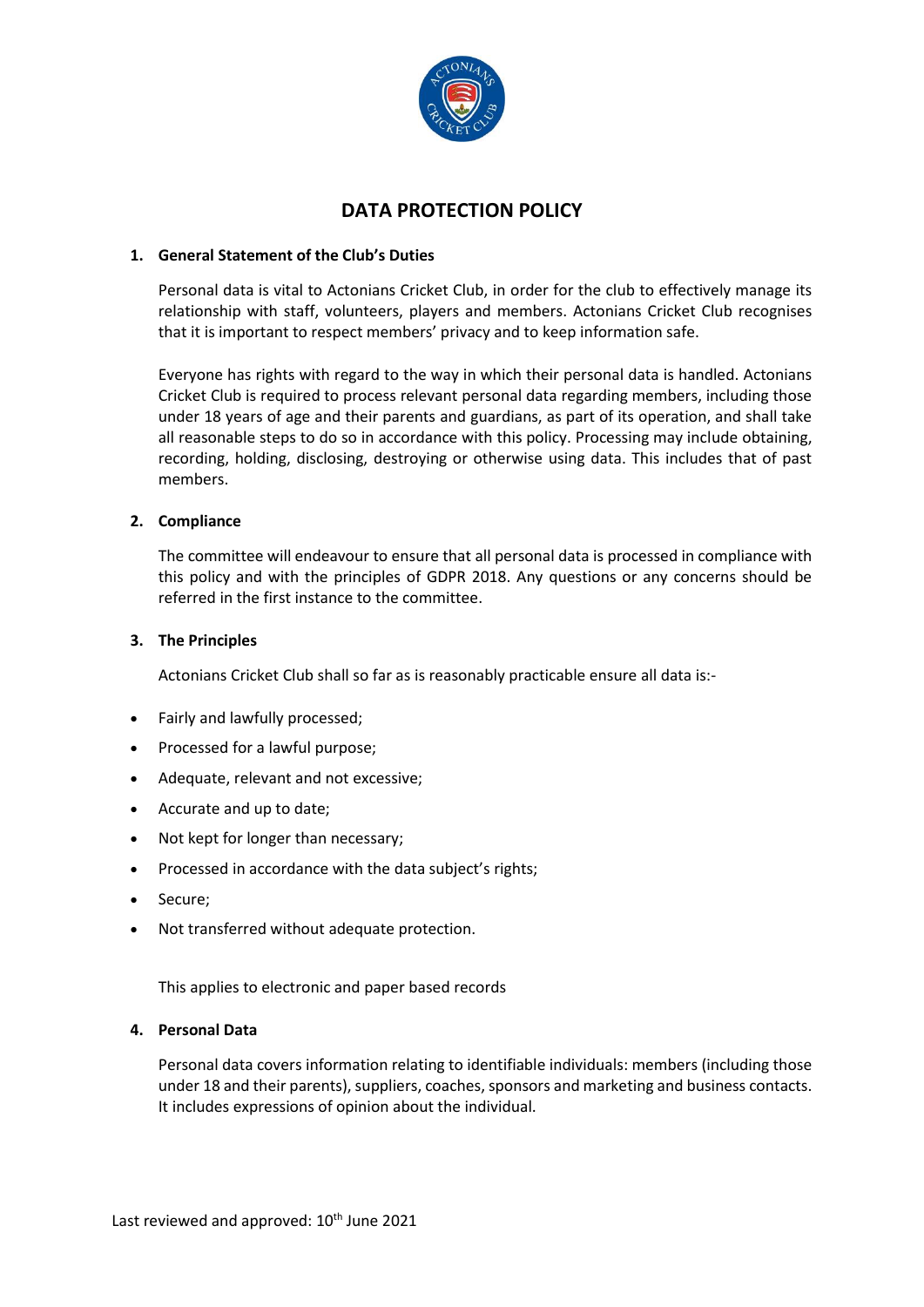

## **5. Processing of Personal Data**

Actonians Cricket Club's policy is to process personal data in accordance with the applicable data protection laws. All committee members have a personal responsibility for the practical application of this policy.

The club should not process personal data unless:

- The individual whose details are being processed has consented to this;
- The processing is necessary to perform the club's legal obligations or exercise legal rights, or
- The processing is otherwise in the club's legitimate interests and does not unduly prejudice the individual's privacy.

Examples of use of data include, but are not limited to:

- To maintain Actonians Cricket Club records
- To administer and enforce the Actonians Cricket Club rules and codes of conduct
- To contact players on club cricket and other cricket related matters
- To include basic contact information on Play-Cricket

When gathering personal data or establishing new data protection activities the club should ensure that individuals whose data is being processed receive appropriate data protection notices to inform them how the data will be used. There are limited exceptions to this requirement, one exception being child protection referrals or disclosure.

#### **6. Accuracy**

Actonians Cricket Club will make sure data that is processed is accurate, adequate, relevant and proportionate for the purpose for which it was obtained. Personal data obtained for one purpose should generally not be used for unconnected purposes unless the individual has agreed to this or would otherwise reasonably expect the data to be used in this way.

#### **7. Rights of Access**

Individuals have a right of access to information held by the club. Any individual wishing to access their personal data should put their request in writing to the committee. The club will endeavour to respond to any such written requests as soon as is reasonably practicable and, in any event, within 40 days

You should be aware that certain data is exempt from the right of access under the Data Protection Act. This may include information which identifies other individuals, information which the club reasonably believes is likely to cause damage or distress, or information which is subject to legal professional privilege.